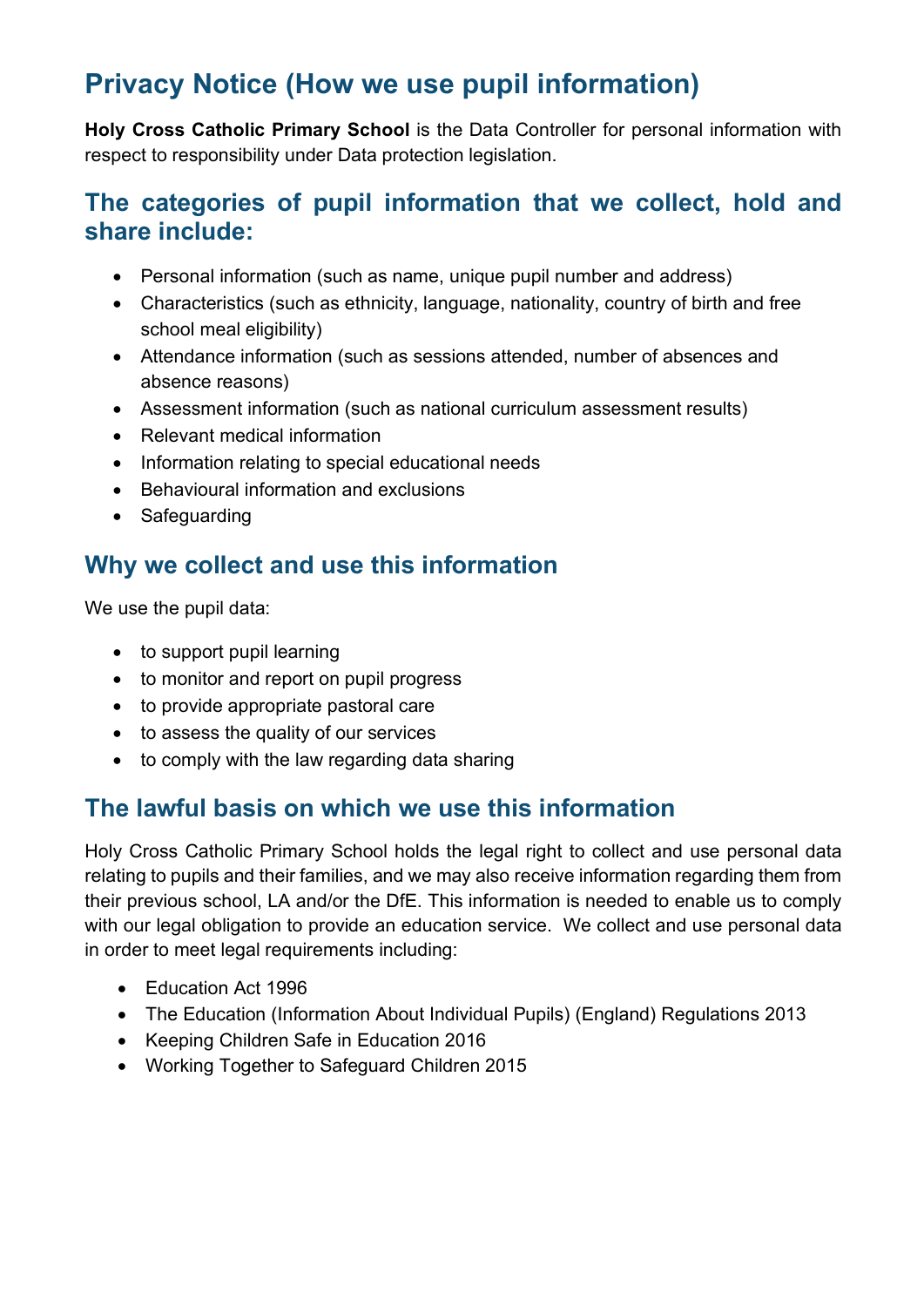## **Collecting pupil information**

Whilst the majority of pupil information you provide to us is mandatory, some of it is provided to us on a voluntary basis. In order to comply with Data Protection legilation, we will inform you whether you are required to provide certain pupil information to us or if your consent is needed. Where consent is required, we will provide you with specific information with regards to the reasons the data is being collected and how the data will be used.

## **Storing pupil data**

Personal data relating to pupils at School and their families is stored in line with our Data Protection Policy.

In accordance with the Data Proteciton Policy, the school does not store personal data indefinitely; data is only stored for as long as is necessary to complete the task for which it was originally collected. Details of the retention of records can be found in our Retention **Policy** 

#### **Who we share pupil information with**

We routinely share pupil information with:

- schools that the pupils attend after leaving us
- our local education authority
- the Department for Education (DfE)
- school nurse, NHS, CAMHS, Pediatricians,
- NHS health care and Childrens Services including speech therapy, physiotherapy, occupational therapy, educational psychologist (once consent was gained)
- Educational Psychologists
- Childrens Services, including Safeguarding

## **Why we share pupil information**

We only share personal data where the law requires us to do so or where we obtain consent.

We share pupils' data with the Department for Education (DfE) on a statutory basis. This data sharing underpins school funding and educational attainment policy and monitoring.

We are required to share information about our pupils with our local authority (LA) and the Department for Education (DfE) under section 3 of The Education (Information About Individual Pupils) (England) Regulations 2013 and also Keeping Children Safe in Education 2016 and Working Together to Safeguard Children 2015.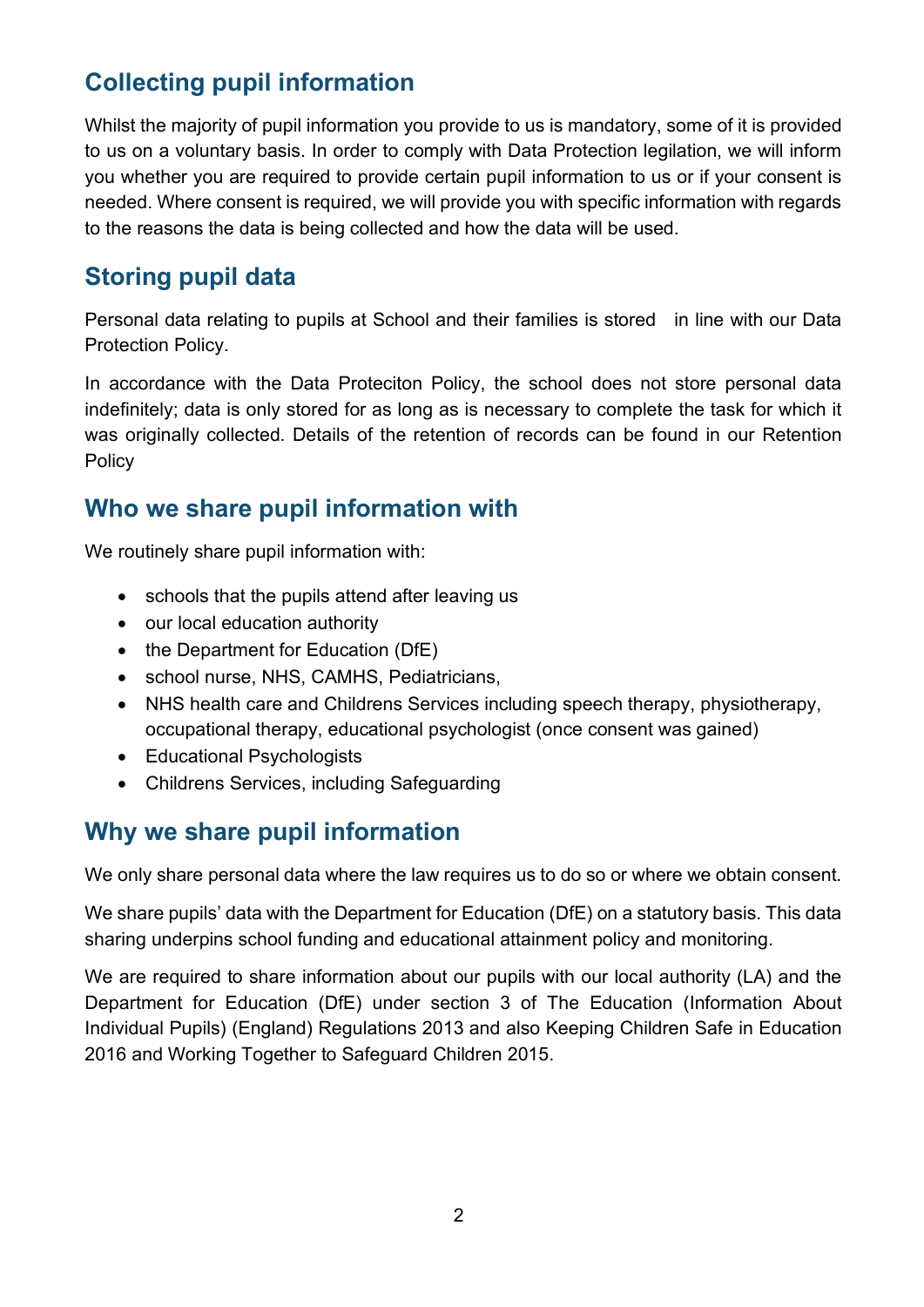## **Data collection requirements:**

To find out more about the data collection requirements placed on us by the Department for Education (for example; via the school census) go to https://www.gov.uk/education/datacollection-and-censuses-for-schools.

The National Pupil Database (NPD) is owned and managed by the Department for Education and contains information about pupils in schools in England. We are required by law, to provide information about our pupils to the DfE as part of statutory data collections such as the school census and early years' census. Some of this information is then stored in the NPD. The DfE may share information about our pupils from the NDP with third parties who promote the education or well-being of children in England by:

- conducting research or analysis
- producing statistics
- providing information, advice or guidance

The DfE has robust processes in place to ensure the confidentiality of personal data is maintained.

For more information about the DfE's data sharing process, please visit: https://www.gov.uk/data-protection-how-we-collect-and-share-research-data

To contact DfE: https://www.gov.uk/contact-dfe

### **Requesting access to your personal data**

Under data protection legislation, parents and pupils have certain rights with respect to their personal data.

You have the right to:

- apply to request access to information that we hold about them
- object to processing of personal data that is likely to cause, or is causing, damage or distress
- restrict processing for certain purposes, e.g. direct marketing
- object to decisions being taken by automated means
- in certain circumstances, have inaccurate personal data rectified, restrict its processing, erased or destroyed; and
- data portability

For further details on your rights or to apply to access your personal information, or be given access to your child's educational record, please contact the Headteacher via the School Office.

If you have a concern about the way we are collecting or using your personal data, we request that you raise your concern with us in the first instance. To do so, please contact our School Business Manager via sbm@holycrossrcpri.iow.sch.uk. You also have the right